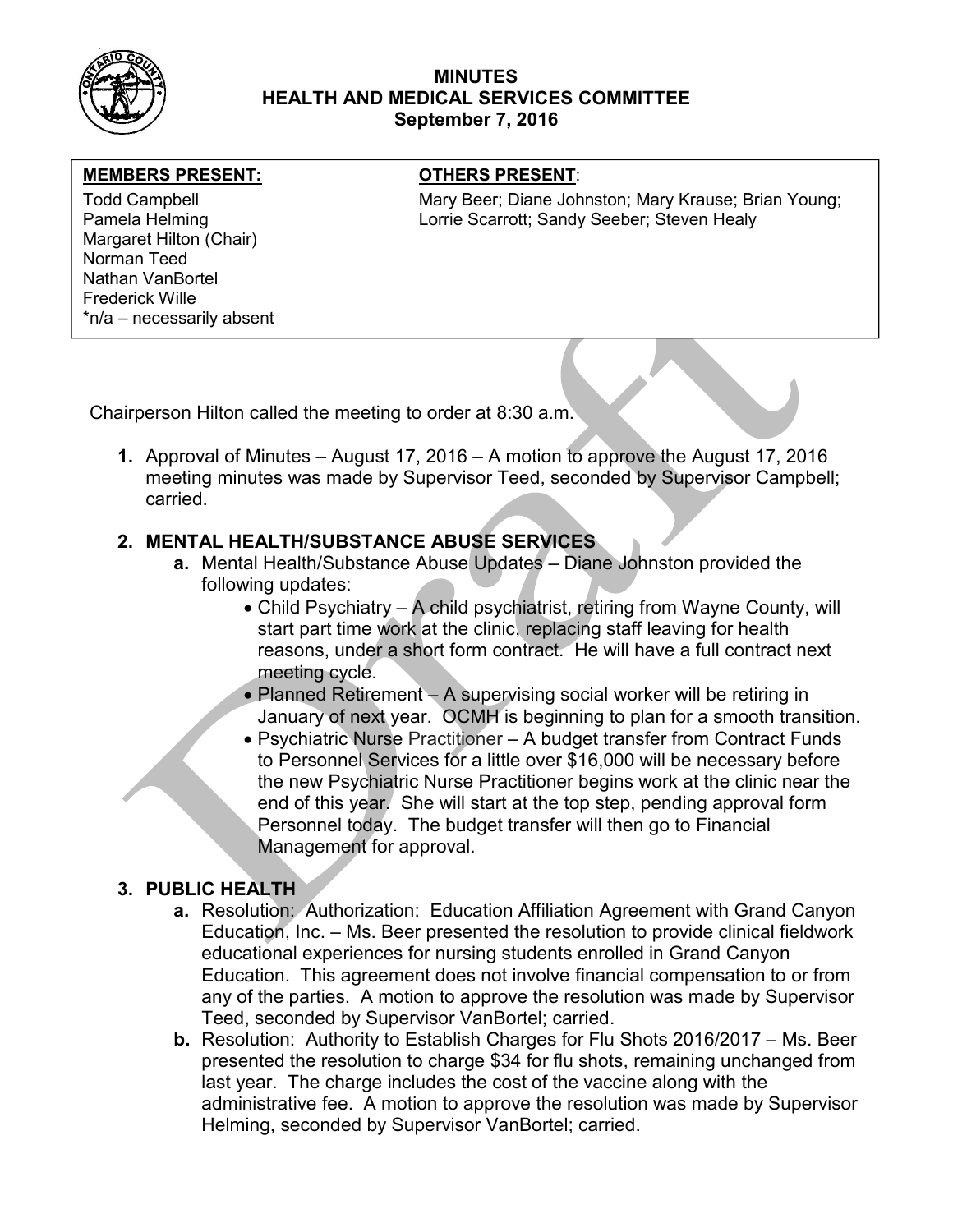- c. Resolution: Authority to Accept Grant Award by the New York State Department of Health, Childhood Lead Poisoning Prevention Program – Ms. Beer presented the resolution to authorize the renewal of the Childhood Lead Poisoning Prevention Program Grant for a five year term of October 1, 2015 through September 30, 2020 and accept a grant award in the amount of \$28,017 for the period October 1, 2015 through September 30, 2016. A motion to approve the resolution was made by Supervisor VanBortel, seconded by Supervisor Wille; carried.
- d. Public Health Updates Mary Beer presented the following updates:
	- National Emergency Preparedness Month September is National Emergency Preparedness Month. OCPH's Emergency Preparedness Coordinator is visiting meal sites and Rotary meetings this month providing educational outreach. There are also messages on Public Health's web site and Facebook page.
	- Accreditation Training complete, now in the process of uploading documents.
	- Early Intervention Ongoing Service Coordination A second meeting is scheduled with the ARC regarding picking up some of the ongoing service coordination that Happiness House has let go. Clinical Associates of the Finger Lakes has not officially committed to picking up half of the service coordination cases yet. Mary Krause contacted Senator Schumer's office, Ms. Beer has also contacted the office via email, asking if they can help push along a request to CMS to get a Global Fee or Capitated Rate for ongoing service coordination. Discussion followed.
	- Coroners County Administrator, Mary Krause, reached out to UR Thompson CEO, Mike Stapleton, regarding transportation issues that have arisen since the move away from performing autopsies at UR Thompson Hospital. Mr. Stapleton informed Ms. Krause that there is nothing UR Thompson can do about the situation. Autopsies are now done at Geneva General, creating further transport for cases from the western part of Ontario County. Funeral directors are dropping out of transport as the distance is further and they still receive the same flat rate as they were receiving for transport to Thompson. Discussion followed.
	- Public Health Concerns from the committee Ms. Beer inquired whether any committee members have any public health concerns.
		- $\circ$  Blue Green Algae Supervisor VanBortel asked the Public Health Department and Health and Medical Services Committee if they would support a resolution to prioritize the BGA issue and work towards a solution, hopefully nudging the DEC to provide municipalities with more tools to combat the issue. Citizens in Richmond have health concerns, in addition to concerns regarding the economy of Honeoye Lake including tourism, real estate, and recreation. Mary Beer will follow up on Supervisor VanBortel's concerns and draft a resolution. County Administrator Mary Krause suggested also reaching out to Supervisor Green and the